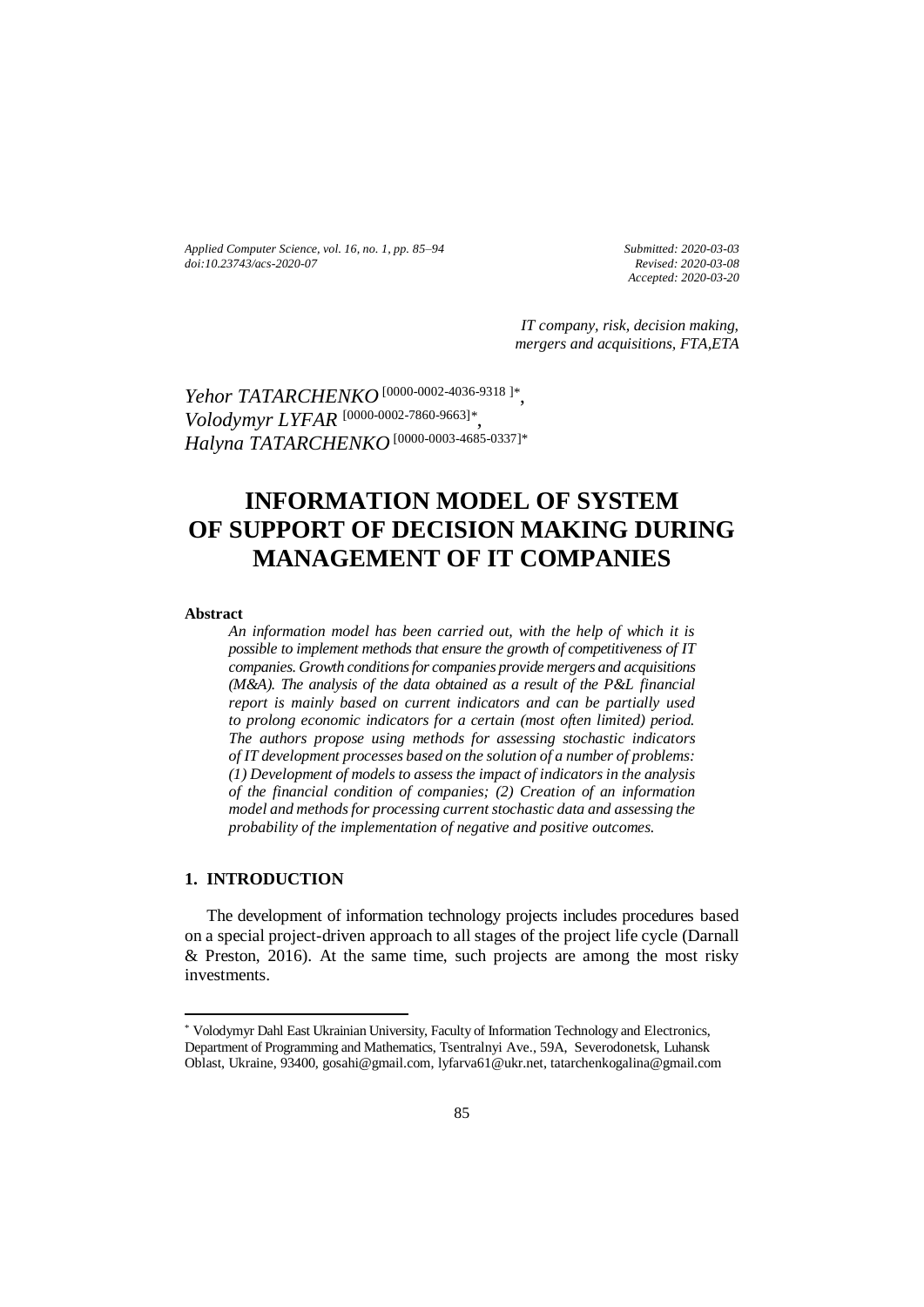The current business climate is characterized by continuous competition, profit-shifting and rapidly changing technologies. Moreover, the instability in the market of IT services is often caused by a random cause independent of enterprise management (Pagach & Warr, 2011). The use of mergers and acquisitions (M&A) to manage the market for services and production in the field of information technology can significantly stabilize the risks of financial investments in the IT market (What are the Main Valuation Methods?, 2019). One of the important components of mergers and acquisitions is a qualitative assessment of the value and condition of the company associated with the development of IT. The main objective of mergers and acquisitions is to increase the value of objects created by the company. At the same time, the cost of a business combination should be greater than the total values of the merger component. Violation of this rule is possible if the risk assessment of the state of companies is incorrect. Of course, first of all, from the indicators of the "value" of the company, it is necessary to determine its financial value and solvency. In this case, it is necessary to analyze simultaneously indicators that affect the financial condition. It is necessary to try to achieve the highest possible synergies (additional value resulting from  $M&A$ ).

The solution of these problems is associated with the use of a more complex methodological database of data processing, a wide range of variables, the use of various models and algorithms for assessing values and costs (What are the Main Valuation Methods?, 2019).

However, even in this case, obtaining reliable estimates in the analysis of the data, provided that there are a large number of different factors, may be questioned in connection with the stochastic nature of the input data. It is in connection with the above that a number of important scientific and technical problems can be distinguished that can be solved by combined methods of mergers and acquisitions and methods of assessing the probability of occurrence of consequences from mergers and acquisitions.

## **2. GENERAL REPRESENTATION OF MODELS AND METHODS FOR ASSESSING THE STATUS OF IT COMPANIES**

To solve the problems of assessing the status of IT companies, a simulation-stage modeling method is proposed, based on the sequential formalization of logical causal relationships of events that may be present in the structural model of the associated scenario development processes when introducing organizational, economic, technical and other solutions during the implementation of M&A.

Processes of mergers and acquisitions give rise to many technological, organizational, economic, psychological, informational events that can lead to both positive and negative consequences. The main task of modeling is to select such solutions, leading to an integrated positive effect. For effective modeling, it is proposed to create a set of models that meet the following requirements: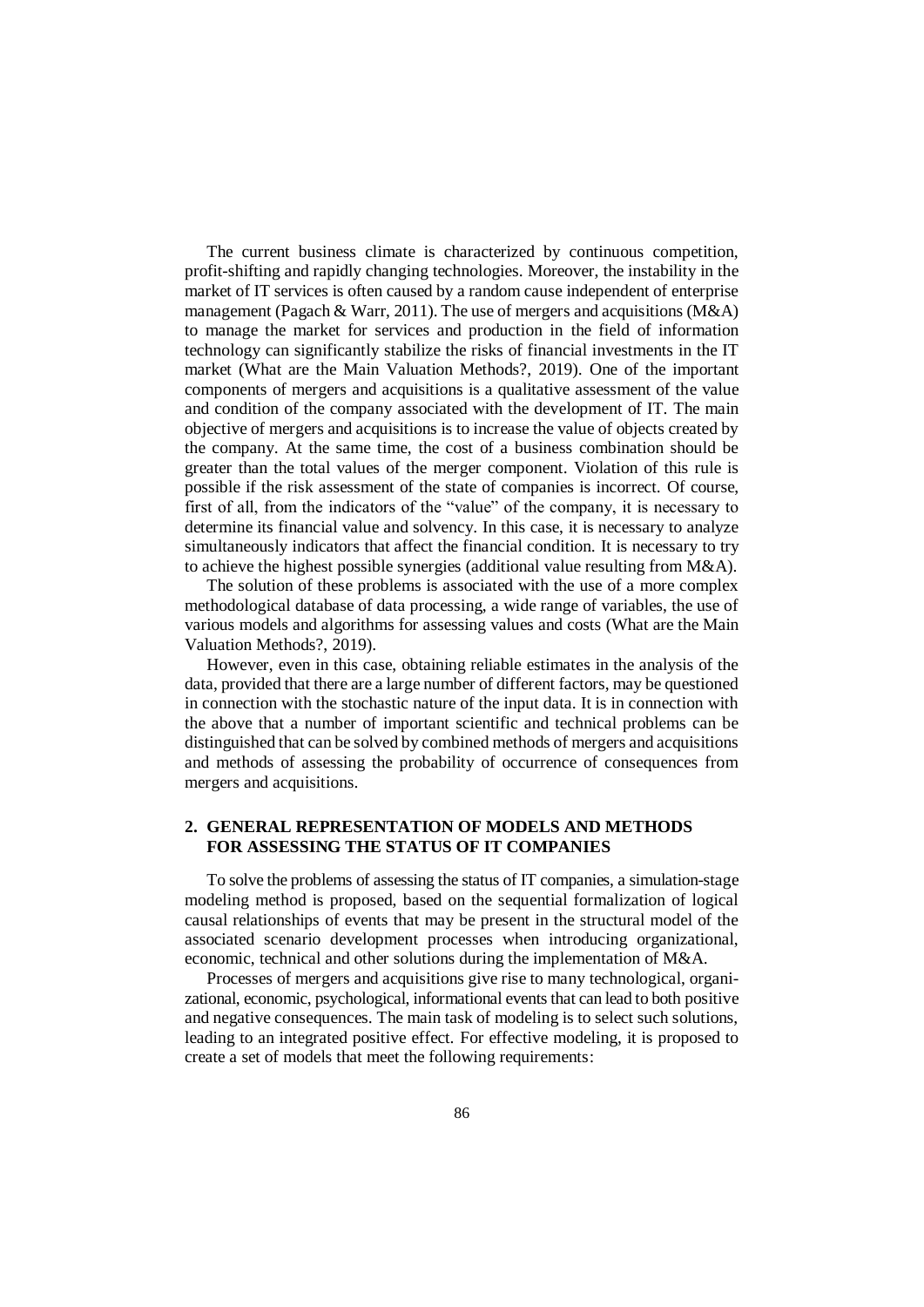- normative from the reference (description of the class of the object) to a specific object;
- dynamic (imitation);
- material and procedural;
- stochastic and substantial.

When solving the problems of simulation-step-by-step modeling, M&A processes are combined with methods of rationalizing company resources according to their importance (economic effect). The authors propose the introduction of a hybridization of ARIS (Architecture of Integrated Information System) and structural modeling methods of the IDEF class and the principles of ABC analysis (Ultsch & Lötsch, 2015; Kringel et al., 2017; Iovanella, 2017; Pawelek, Pociecha & Baryla, 2017).

Structural methodologies are represented by the following models:

- [Function Modeling](https://ru.wikipedia.org/wiki/%D0%91%D0%B8%D0%B7%D0%BD%D0%B5%D1%81-%D0%BF%D1%80%D0%BE%D1%86%D0%B5%D1%81%D1%81) functional modeling using graphical tokens IDEF0 combining a set of interconnected functions (blocks). Typically, IDEF0 is used in the first step in the analysis of any structured system. This method is the next stage in the development of the well-known language for the description of functional systems SADT (Structured Analysis and Design Technique) (Draft Federal Information Processing Standards Publication 183, 1993);
- [Information Modeling](https://ru.wikipedia.org/wiki/DFD) IDEF1 modeling of information flows inside systems, allowing to display and analyze their structure and mutual relations. IDEF1 Extended – Data Modeling – database modeling methods based on the entity-relationship model. The IDEF1 method allows you to build a structural data model equivalent to the relational model in the 3rd normal form. IDEF1X diagrams are used by many CASE tools (in particular, ERwin, Design/IDEF) (Draft Federal Information Processing Standards Publication 184, 1993).
- Process Description Capture (documentation of technological processes) methods for documenting processes that occur in a system or projects that describe the scenarios and logical sequence of operations for each important process or event. IDEF3 has a direct investigation sequence associated with IDEF0 so that each function can be decoded in the form (protocol) of a separate IDEF3 process;
- [Object-Oriented Design](https://ru.wikipedia.org/wiki/%D0%9E%D0%B1%D1%8A%D0%B5%D0%BA%D1%82%D0%BD%D0%BE-%D0%BE%D1%80%D0%B8%D0%B5%D0%BD%D1%82%D0%B8%D1%80%D0%BE%D0%B2%D0%B0%D0%BD%D0%BD%D0%BE%D0%B5_%D0%BF%D1%80%D0%BE%D0%B5%D0%BA%D1%82%D0%B8%D1%80%D0%BE%D0%B2%D0%B0%D0%BD%D0%B8%D0%B5) the methodology for building object-oriented systems (IDEF4) is proposed to be replaced by the methods of "fault trees" (FTA) (IEC 60300-3-9:1995; SS-IEC 1025:1990);
- Ontology Description Capture It is proposed to replace the standard of ontological research of complex systems (IDEF5 methodology) with the methods of "event trees" (ETA).

In parallel with structural modeling methods, you can use ABC analysis.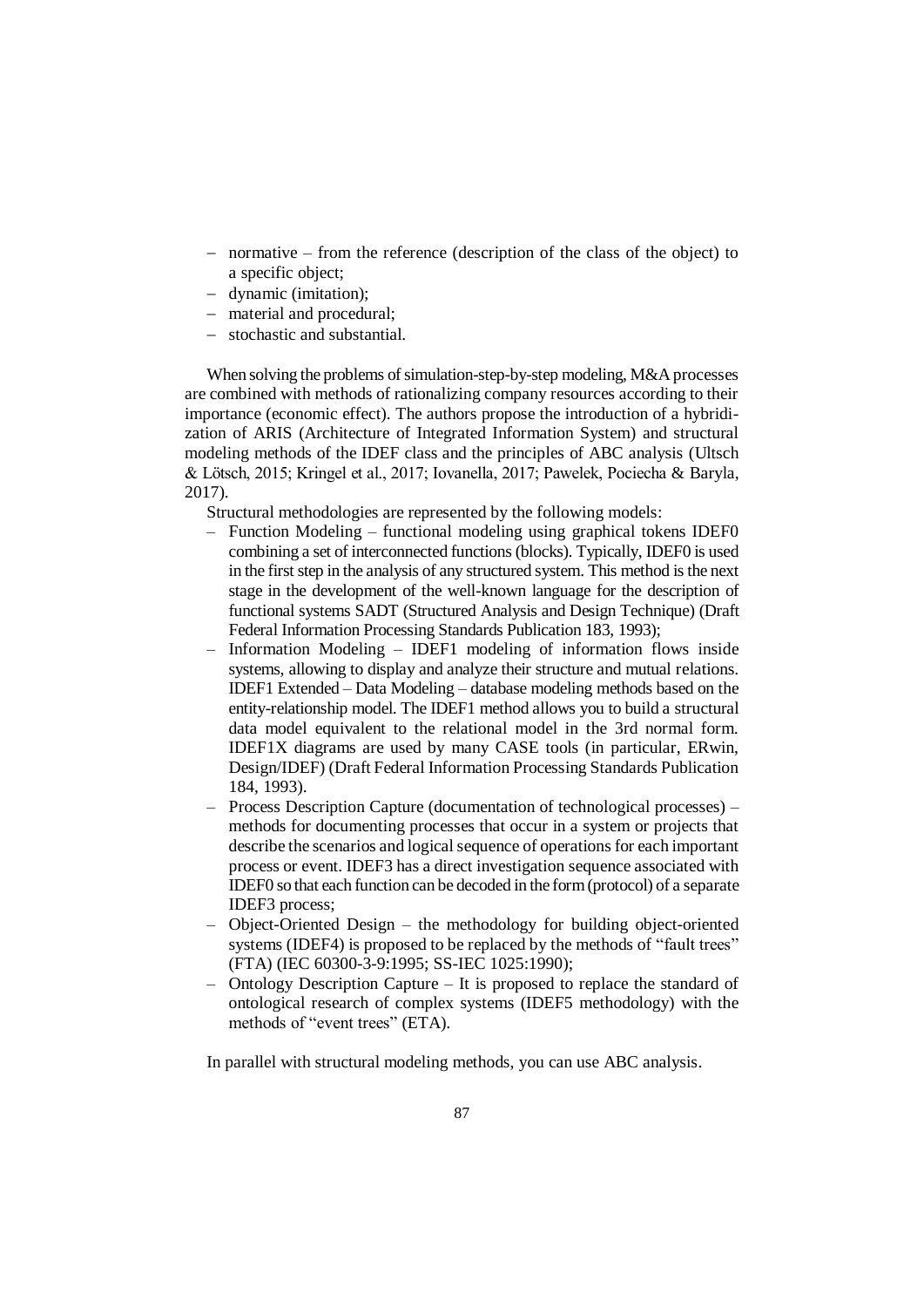For each stage of the life cycle of companies, the development and combination of structural models of different levels and purposes is carried out. Their combination into one logical form makes it possible to create a digraph of the state of companies on the convolution / development of chains of the graph to the level of tree branches.

The general approach to simulation-stage modeling shown in Fig. 1.



**Fig. 1. Synthesis of the simulation-stage model**

The following sequence is formed into a common integrated model: Organization chart (Organizational chat)  $\parallel \rightarrow$  Function Tree  $\parallel \rightarrow$  process / control models (diagram eEPC (extended Event driven Process Chain)  $\rightarrow$  IDEF0  $\rightarrow$  IDEF1X  $\rightarrow$ IDEF3  $\rightarrow$  FTA  $\rightarrow$  ETA. In parallel, ABC analysis methods are being implemented to determine the financial consequences of structural events.

In the described structures:

- the IDEF0 model consists of sets of hierarchical linked diagrams. In the diagram, the blocks are combined by arcs (a subgraph of the functional model) and the output arcs of some blocks can be inputs of others. Arcs with one free end have a coil or a receiver outside the diagram. To determine the external arcs use the following notation: I (Input), C (Control), O (Output) M (Mechanism);
- the data is represented by a model of the IDEF1 Extended class in such a way that all input data and output variables must be normalized and fully defined in other models;
- IDEF3 models are used to document technological (information) processes where it is important to take into account the sequence and logical direction of the process.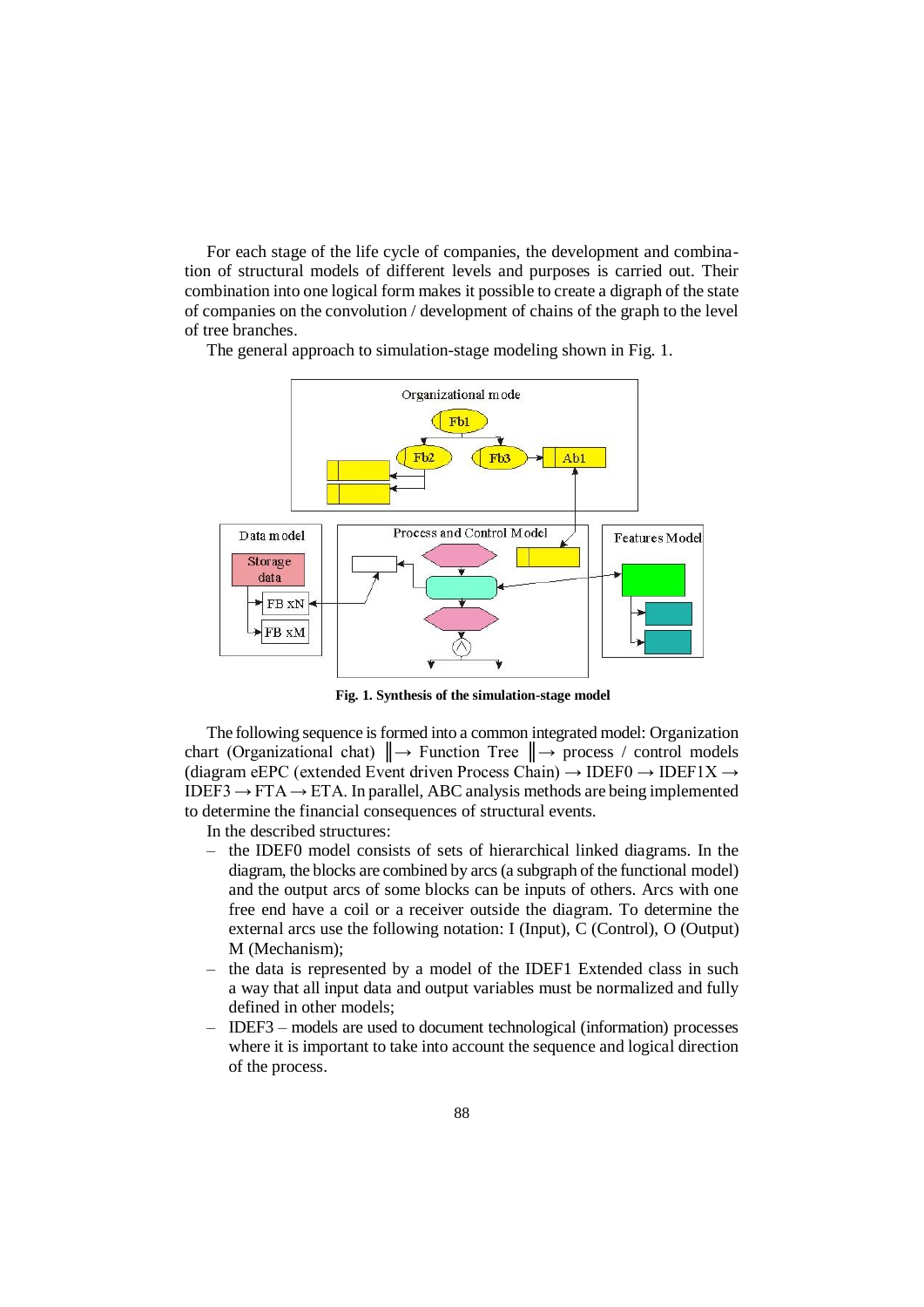The development of a simulation-stage model (SSM) of the studied companies, in contrast to the existing methods of discrete-event modeling, allows one to take into account causal relationships between events and processes that are stochastic. The simulation-stage model allows you to analyze the probability of the implementation of events and processes, and also, thanks to the step-by-step examination of these processes, take into account the dynamic characteristics.

First, based on the analysis of event and process structures, experts formalize and link cause-effect chains of events of the SSM model in the FTA format, using the top-down analysis method. The number of "failure trees" reflects the complete set of events that have consequences ("upper events", for example: implementation of development at a given time).

The top event can be either a specific achievement with a positive effect, or the failure of this achievement. The difference in this case is the probability of failure  $P_f$ , or the probability of success  $Ps = 1 - P_f$ .

For each "fault tree" reaching the "upper event", one can concatenate this event as the initial condition of the "event tree". Starting with the initiating event, the binary branching of the "tree of events" is built, which reflects the logic of the development of various scenarios, taking into account stochastic indicators and the effectiveness of the means of influence (decisions). In this case, scenario analysis branches are formed by an upward analysis, which result in positive or negative consequences.

Integral indicators of risk that are created by various scenarios include:

1. The probability of negative development scenarios (total  $n$ ), which are due to *j*-processes of *i*-solutions:

$$
P_t^n = \sum_i \sum_j P_{ij}^n \tag{1}
$$

2. The probability of a positive development scenarios (total  $p$ ):

$$
P_t^p = 1 - P_t^n \tag{2}
$$

3. Expected total loss:

$$
ED = \sum_{i} \sum_{j} P_{ij}^{n} \cdot Us_{ij}
$$
 (3)

where:  $P_{ij}^n$  – the probability of implementing the *j*-th negative scenario that occurs when making the *i*-th decision;  $Us_{ij}$  – loss from the *j*-th process of the *i*-th solution.

4. Expected total profit:

$$
EP = \sum_{i} \sum_{j} P_{ij}^{p} \cdot In_{ij}
$$
 (4)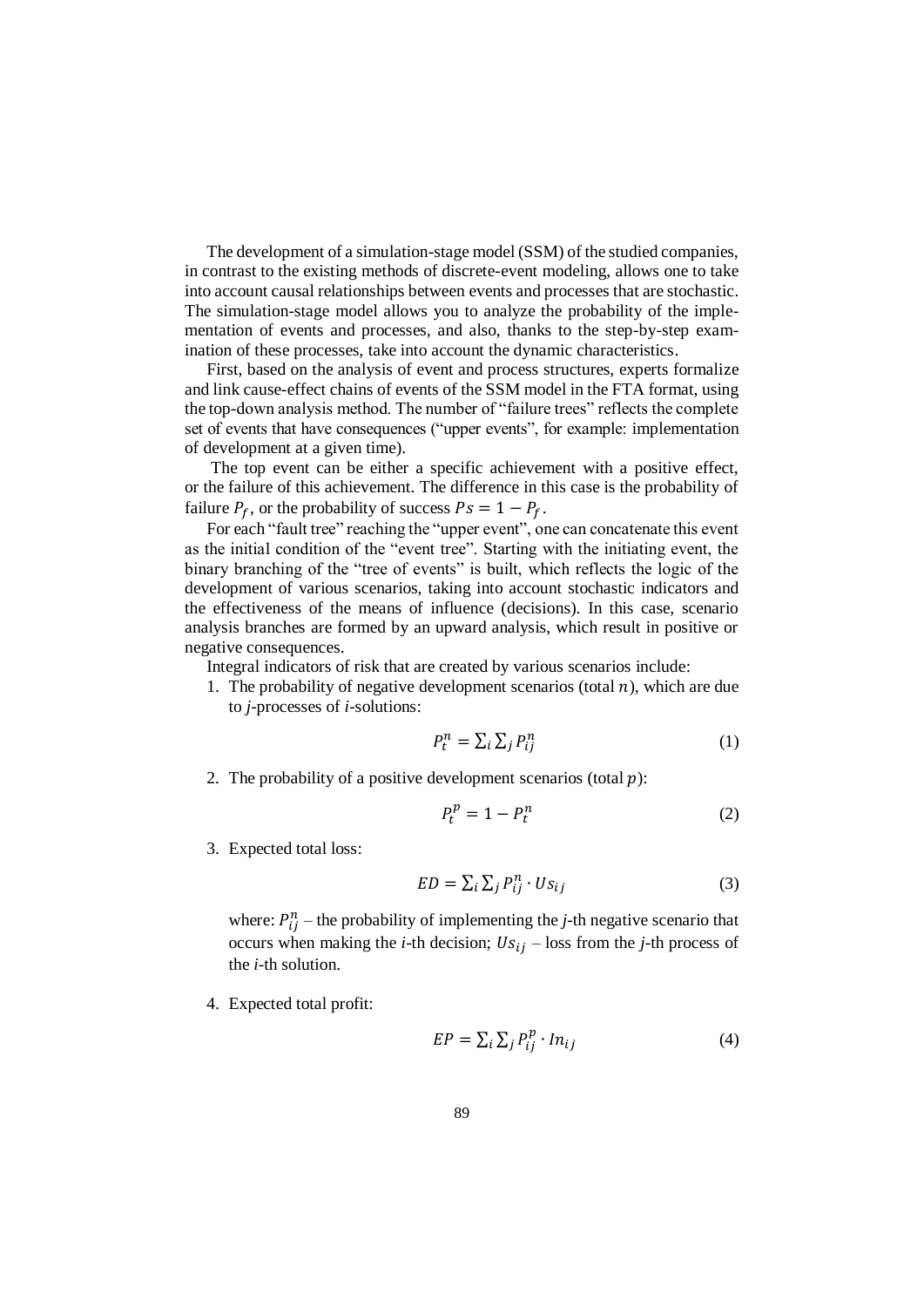where:  $P_{ij}^p$  – probability of implementation of the *j*-th positive scenario, which is realized when the *i*-th decision is made;  $In_{ij}$  – profit from the *j*-th process of the *i*-th solution.

To determine an acceptable level of risk, an overall expected effect is proposed. That is, if the sum of the expected damage and the expected profit is positive, then consider that the overall risk as such does not pose a threat. However, if the expected total income is less than that obtained before the introduction of mergers and acquisitions, this confirms the assumption that such procedures do not make sense (more harmful).

An assessment of the risk of financial consequences is determined on the basis of an analysis of their likelihood, as well as anticipatory risk actions in the company and the restoration of positive processes.

## **3. INFORMATION MODEL OF EVALUATION OF THE PROBABILITY OF EVENT DEVELOPMENT IN IT COMPANIES**

Support for solutions that are optimal in the sense of Pareto is based on the likelihood of implementing scenarios for the development of IT companies in situations of conflict and uncertainty. By "conflict" is meant the competitive development of various indicators (positive and negative, profit and loss) of the current state of the analyzed objects.

In this case, the risk is considered as the occurrence of certain events with a certain probability. Moreover, all events can be quantitative (for example, cost) or qualitative (for example, permissible, unacceptable) indicators.

Using the concepts of game theory, the state of the analyzed objects was presented as a matrix of possible states obtained on the basis of event trees. Each strategy Sj, represented by a proposed or predictable set of impacts on an object, is evaluated either quantitatively through profitability or loss indicators, or qualitatively by characteristic indicators of levels of positive or negative consequences. At the same time, mixing ratings is unacceptable.

To determine the quantitative values of the probability of initiating events that determine the initial state of the subsystem, FTA analysis methods were implemented, and to determine the development of scenarios of probable results, it was used in the upward ETA analysis.

The above is implemented by formatting information and data conversion processes in such a way that:

- to obtain criteria parameters of limiters of risk indicators;
- evaluate current indicators of risk due to processes within the companies under study;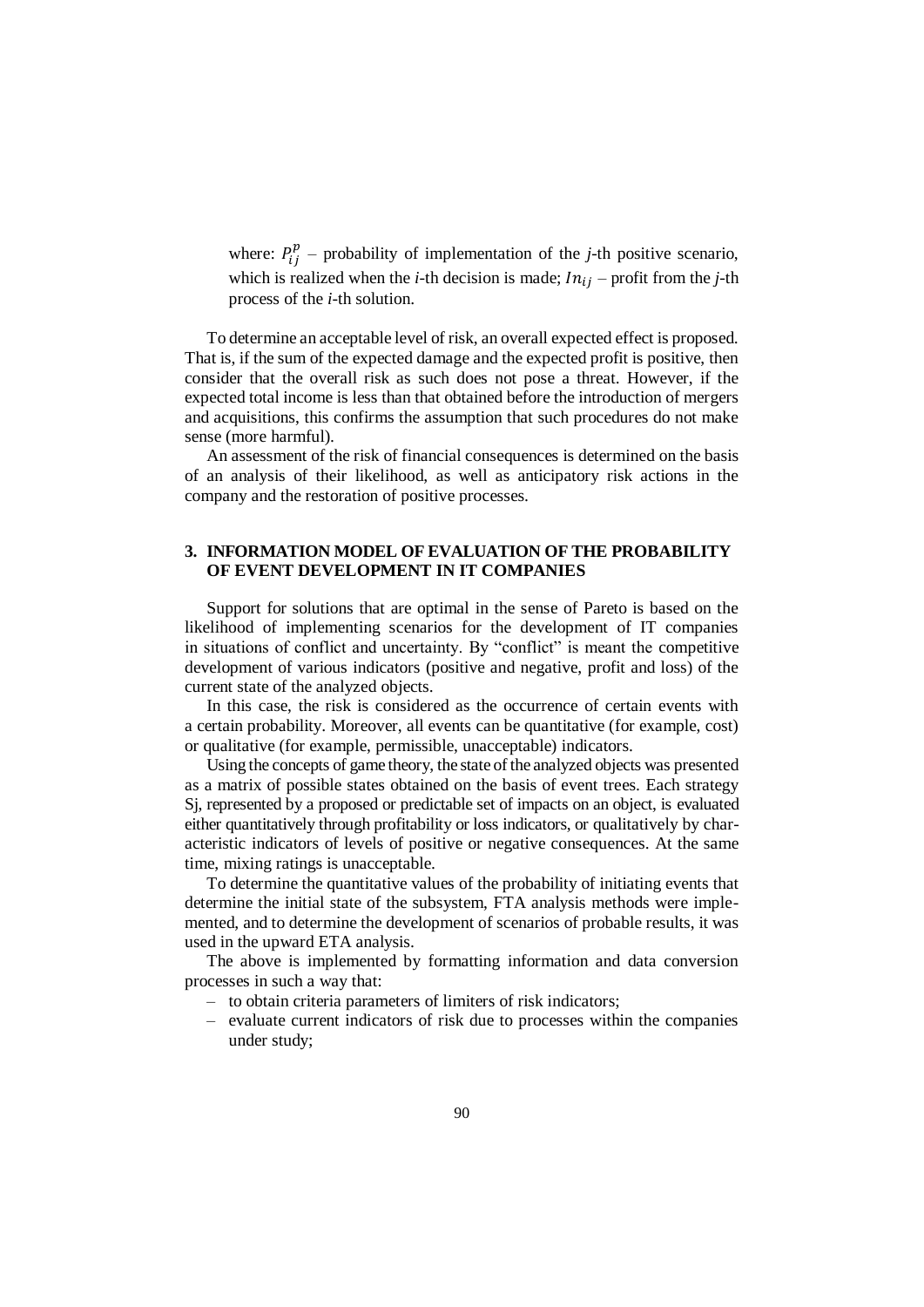- establish a correspondence between risk indicators and input events of influence on the state of companies and state changes in connection with disturbances;
- determine the set of scenarios of events taking into account the probability of occurrence of x conditions;
- determine the impact of events that constitute a negative scenario;
- analyze the cause-and-effect processes of the emergence and development of scenarios and identify the many solutions leading to this, for the analysis of solutions that can increase the positive effect of mergers and acquisitions;
- perform the search process for Pareto optimal solutions based on risk indicators and economic consequences, and determine the set of optimal solutions.

In structural step-by-step modeling, chains of a state graph are formed and separated that simulate scenarios of the occurrence and development of events, for which it is possible to determine the consequences taking into account the probability, which is mathematical modeling of stochastic processes.

Each chain that is defined is directional, connected, fully defined, eulerian and allows you to get all the risk indicators. The sets of chains intersect with the subsets of states and form parts of the graph indicated in formula 5.

The synthesis of the simulation-stage model is implemented by connecting the input and output parameters at the nodes of the chain of cause-effect relationships. The harmonization of information presentation formats is ensured through a structured presentation of data presented in xml format.

The synthesis mechanism proposed in the work allows combining the logical modeling of events and processes and the modeling and analysis of economic indicators into a single information technology. This technology, unlike the existing ones, allows you to use a simulation-stage model of the state of companies and introduce consistent calculations to determine the integrated risk indicators, and analyze these events to determine and comparative analysis of the consequences.

# **4. MATHEMATICAL MODEL OF PRACTICAL EVALUATION OF COMPANIES**

The generalized mathematical model of the yaw assessment is based on the specific processing of data represented by a tuple:

$$
MTR = \langle Ep, R. Inv, M_n, M_p \rangle \tag{5}
$$

where:  $Ep = \{ep_j\}$  – many events occurring in companies;  $R = \langle \vartheta, P, D \rangle$  – tuple of risk specific to the processes under consideration;  $Inv \subseteq W(0) \times P$  – correspondence between input events and the probability of transition to different states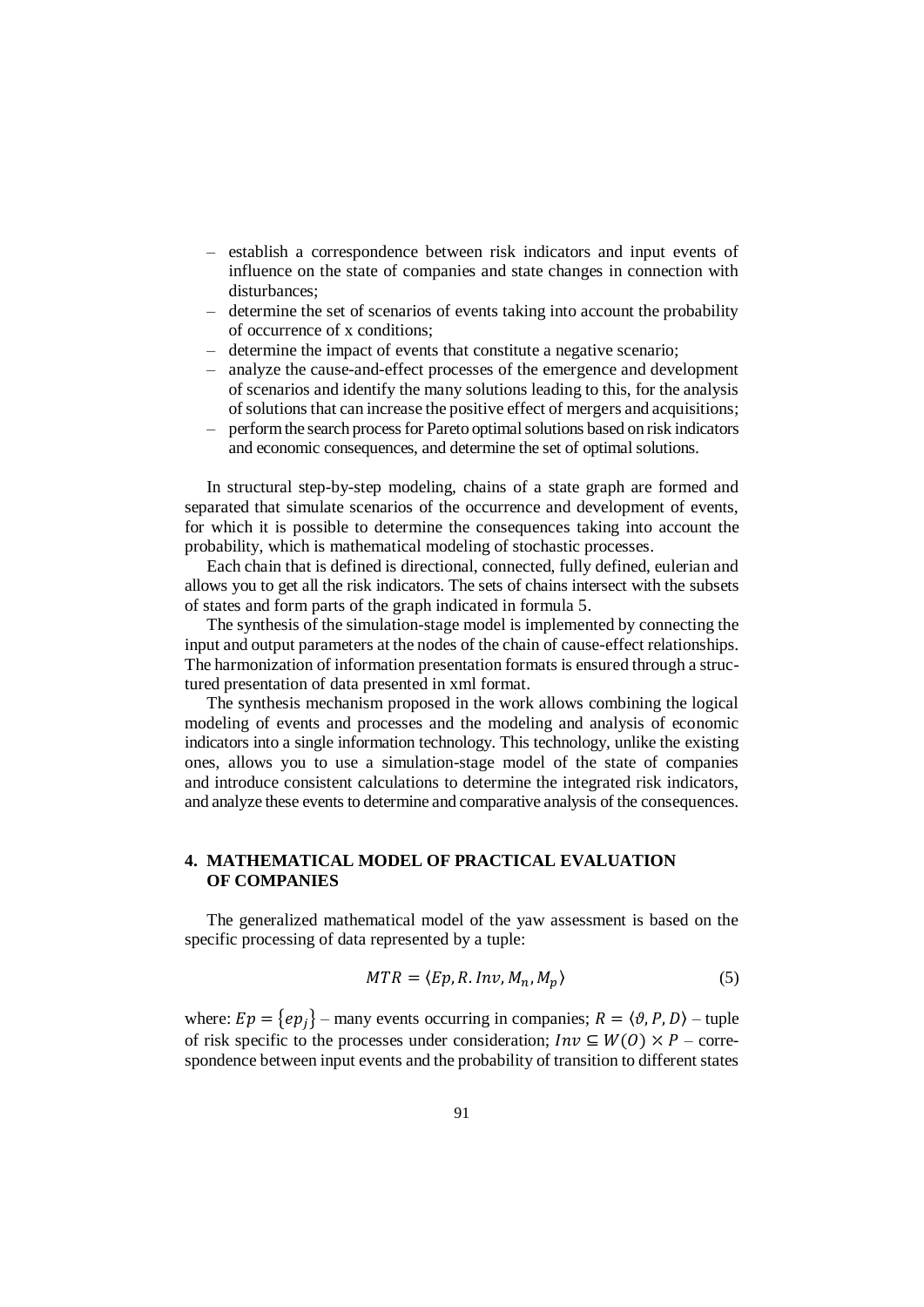by impact;  $M_p = \{mp_2\}$  – many positive consequences of the development of events  $z \in 1 ... A$  in monetary terms;  $M_n = \{ma_c\}$  – many negative consequences in monetary terms.

The task is formalized as follows:

The risk function has the form:

$$
R = \langle \vartheta, P, D \rangle \tag{6}
$$

where:  $\vartheta$  – many influences that defines scenarios;  $P = [P_n, P_n]$  – set of probabilities of possible consequences (negative and positive);

Let  $n$  companies that have  $i$  states be considered, then for any  $i$ -th state the risk D of consequences is determined:  $R_i = \langle \vartheta, P, D \rangle_i$ .

Believed to be known:

– deterministic models of the development of processes that can lead to the *i*-th state:

$$
Fne_{ij}:\overrightarrow{S_{ij}} \to \overrightarrow{\Phi_{ij}}, j = 1...J \tag{7}
$$

where:  $j - (a \text{ set of elementary events leading to certain states}), \overrightarrow{S_{ij}} - \text{vector}$ of parameters that defines the initial state for the *j*-th event;  $\overrightarrow{\Phi_{ij}}$  – vector of phase variables of elementary processes in the system that may occur in the *i*-th state;

– model for assessing the probability of the development of stochastic elementary events:  $Pa_{ij}$ :  $(\vec{S}, \vec{\Phi})_{ij} \rightarrow \vec{P}_{ij}$ ,  $j = 1...J$ , where  $\vec{P}_{ij} = \begin{bmatrix} P_{ij}^p, P_{ij}^n \end{bmatrix}$ vector of probabilities of positive and negative consequences.

The model of determining the influence of events on the state of the system from decisions made to analyze and predict economic consequences containing:

– model for assessing the probability of occurrence of rare events in the *i*-th system in the form FTA (total *k* trees)

$$
\gamma_k: \left(\left\{\overrightarrow{P_{ij}}\right\}, \overrightarrow{P_{ki}}\right) \to \overrightarrow{P_{ki}},\tag{8}
$$

– model simulating the development of events in the form ETA

$$
\mu_k \colon \left\{ \left( S, \Phi, \overrightarrow{P_k} \right)_i, \overrightarrow{\vartheta_k} \right\} \to M_{ki} \tag{9}
$$

where:  $S_i = {\overrightarrow{S_{ij}}}$ ,  $\Phi_i = {\overrightarrow{\Phi_{ij}}}$ ,  $M_{ki}$  – integral indicators of profit from the *k*-th state of the scenario.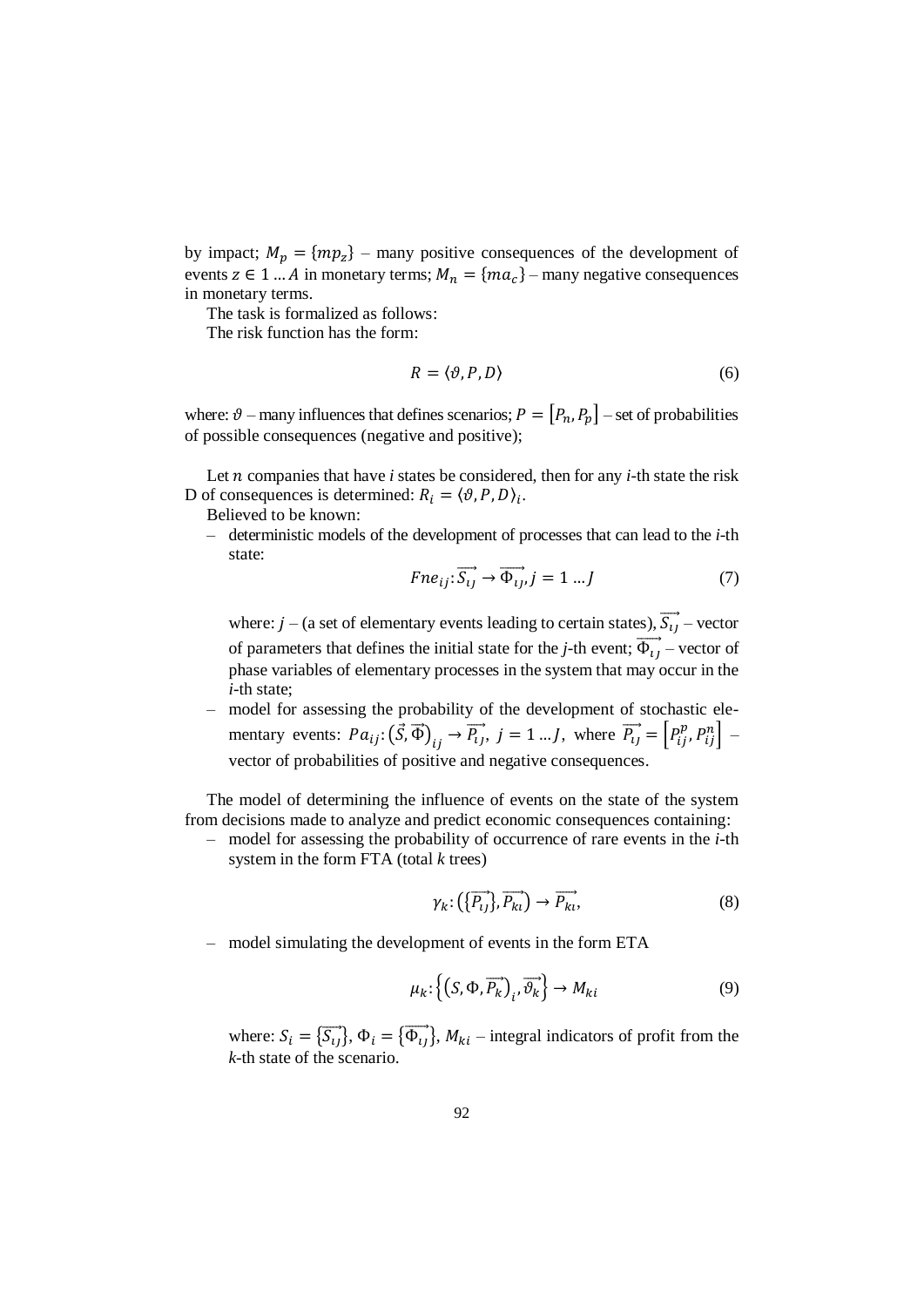The total set of FTA and ETA associations for all *i*-subsystems of the companies under investigation, as well as indicators of expected loss and profit can be represented by a generalized graph *MTR*. The graph is subject to analysis and processing of indicators to search for branches of scenarios and assess their consequences. This is the basis for a comparative analysis when making decisions optimized in the Pareto sense for multicriteria indicators.

Models of the final scenarios of accident development are based on mathematical modeling of sequential processes and events and are contained in the state graph by setting up a serial connection of input and output events, which are determined by experts. Moreover, the graph chains have weight indicators that reflect the level of stochasticity of certain events. It should be noted that the different goals of the processes in multi-parameter estimates are directed in different directions. In this regard, it is necessary to apply methods of distributing the importance of various sinks of events for the benefits that are established by experts and make up the meaning of Pareto optimization as a sequence of dominant decisions.

The task for optimization according to many criteria is considered as an optimization problem at the same time for all isolated criteria. Searching for a set of solutions  $\vec{x} \in X$ , such that are minimized by all these criteria in a sense. That is, we consider a sequential optimization problem corresponding to the conditions:  $g^{(k)}(x) \to min, k = \overline{1, N}$ , on condition  $x \in X$ . In this case, the criteria  $g^{(k)}(x)$ there are *partial criteria*. Their sets can be considered "vector criteria"  $G(\vec{x}) =$  $(g^{(1)}(\vec{x}),...,g^{(N)}(\vec{x}))$  which are subject to optimization for the benefits of components established by experts.

### **4. CONCLUSIONS**

As a result of the research, a mathematical information model and methods for analyzing the stochastic and determinate components of the risk of consequences that affect events on the development of the life cycle of the development of IT companies were developed and agreed. These methods are based on the construction of a directed graph with sequences of logical cause-effect relationships of initial and subsequent events and influences.

The mathematical model is proposed for processing information flows that reflect the state of IT companies. The model takes into account the probability of the development of positive or negative consequences of decisions. The novelty of this approach lies in the proposed mechanism for the joint use of FTA and ETA, as well as a comparative analysis of the expected extent of the consequences. Unlike existing information models for analyzing the state of IT companies, this model takes into account stochastic characteristics of processes that have a significant impact on the consequences of decisions regarding mergers and acquisitions.